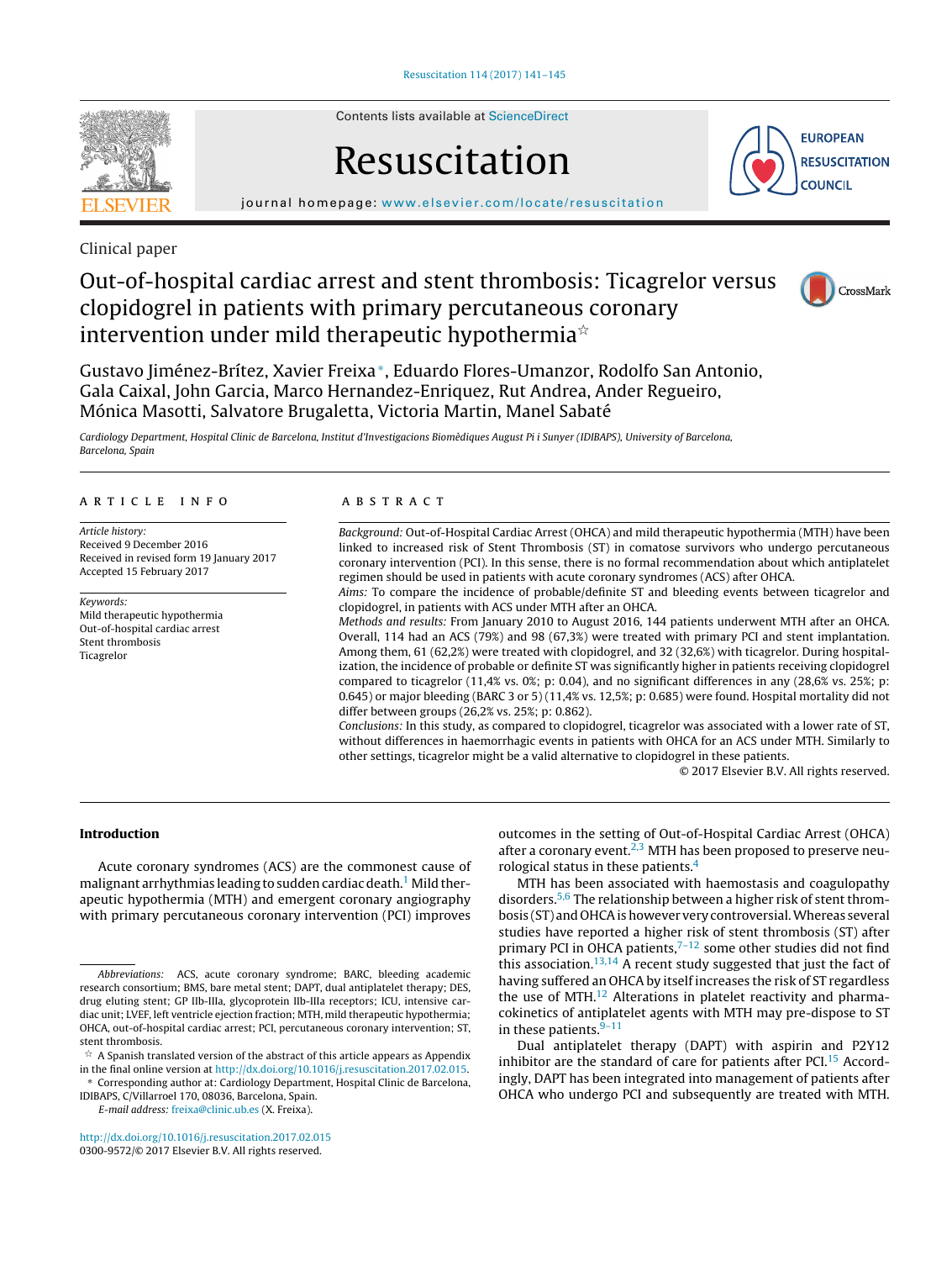Nonetheless there is no formal recommendations about which antiplatelet regimen should be used in patients with ACS and OHCA.<sup>1</sup> In the PLATelet inhibition and patient outcomes (PLATO) trial, ticagrelor was associated with a significant reduction of cardiovascular events, cardiovascular mortality, all cause mortality and ST in patients with ACS compared to clopidogrel, $16$  In this regard, Tilemann et al. reported that the administration of crushed ticagrelor via nasogastric tube reliably inhibited platelet function regardless of the presence of hypothermia in ACS patients, $17$  and other studies confirmed these findings.<sup>18-20</sup>

Previous reports showing increased ST in OHCA patients with MTH did not focus in antiplatelet treatment until, although surprisingly, Gouffran et al. observed an increase of ST in patients treated with new P2Y12 inhibitors receptors (ticagrelor or prasugrel) compared to clopidogrel in a cohort of 101 OHCAs treated with PCI and MTH. $^{10}$  $^{10}$  $^{10}$  Thus, the aim of the study was to compare the incidence of ST and bleedings events between ticagrelor or clopidogrel in patients with ACS undergoing PCI after OHCA under MTH.

#### **Methods**

#### **Patients**

This was a single centre observational study. We retrospectively screened consecutive patients admitted to our Hospital between January 2010 and August 2016 with ACS and OHCA undergoing primary PCI under MTH. Exclusion criteria included patients with ACS without stent implantation, and patients who died before the index procedure. Although patients who received prasugrel were included in the main cohort, the small number of subjects in this group precluded any specific comparison with ticagrelor or clopidogrel. The study was approved by Ethics Committee of our centre (approval reference number 2013/8596) and complies with principles laid down in the Declaration of Helsinki.

#### Procedural characteristics

All surviving OHCA patients admitted to our centre without an evident extra cardiac cause were admitted immediately to the cardiac catheterization laboratory regardless of the clinical and ECG findings. If there was a high suspicion of ACS defined by ECG changes, initial shockable rhythm or previous chest pain, antithrombotic treatment with aspirin and heparin was initiated by emergency team prior to admission. Primary PCI was attempted if there was an acute coronary atherothrombotic lesion. The use of glycoprotein IIb-IIIa receptors inhibitors (GPI IIb-IIIa) and manual thrombus aspiration were left to the operator preference. The length, diameter and type of stent Drug Eluting Stent (DES) or Bare Metal Stent (BMS), were also decided by the operator. After PCI all patients were transferred to the Intensive Cardiac Unit (ICU).

In order to reduce delays, most of the patients arrived without nasogastric tubing at the cardiac catheterization laboratory. Nasogastric tubing was therefore placed in the cath lab just after PCI, so the loading dose of P2Y12 inhibitors was crushed, dissolved and administered right after the PCI. Unfortunately, there was no accurate estimation of the time delay between PCI and P2Y12 inhibitors administration. P2Y12 inhibitors were however always administered within the 30 min after PCI and prior to the ICU transfer. Although small, this variable delay in drug administration may have contribute to the final results, as ticagrelor has a faster mechanism of action compared to clopidogrel.

The loading dose was followed by maintenance dose (clopidogrel 75 per day, prasugrel 10 mg per day, ticagrelor 90 mg bid.)

All patients received MTH according to the local ICU protocol. All patients reached 33 ◦C fewer than 8 h from cardiac arrest, and this temperature was maintained for 24 h. Warming took place gradually in 24–30 h, with a rate of 0.10–0.15  $\mathrm{C/h}$ . This protocol has been comprehensively described somewhere else.<sup>[7](#page-4-0)</sup> In the ICU, patients received standard treatment that included mechanical ventilation and correction of cardiovascular instability.

# Data analysis

The baseline and procedural data of patients were systematically collected in a dedicated database. The primary endpoint was the occurrence of definite and probable stent thrombosis  $(ST)$ ,<sup>21</sup> during hospitalization according to the Academic Research Consortium definitions, as well as the incidence of bleeding events according to the BARC criteria.<sup>22</sup>

A routine angiography was not compulsory after baseline PCI and was only performed in case of a clinical event, ECG or echocardiography changes or severe hemodynamic instability.

#### Statistical analysis

Continuous variables were expressed as  $mean \pm$  standard deviation and non-normally distributed variables were expressed as median [inter-quartile range]. Categorical variables were expressed as count and percentage. Baseline characteristics between groups were compared using  $t$  test for continuous variables and chi-square test for categorical variables. Results were considered statistically significant at a p-value <0.05. Statistical analyses were carried out using SPSS package v20.0 (Chicago, IL, USA).

#### **Results**

From January 2010 to August 2016, 144 patients were treated with MTH after an OHCA. Overall, 114 had an ACS (79%) and 98 (67,3%) underwent primary PCI with stent implantation. Among them, 61 (62,2%) were treated with clopidogrel, (clopidogrel group), 32 (32,6%) with ticagrelor (ticagrelor group) and 5 (5,1%) with prasugrel.

As shown in [Table](#page-2-0) 1, baseline characteristics were similar among groups. Of note, most of the patients presented cardiac arrest secondary to STEMI. Post-resuscitation shock was similar in both groups (65.5% in the clopidogrel group vs. 71.8% in the ticagrelor group;  $p = 0.67$ ). As shown in [Table](#page-2-0) 2, procedural data revealed no significant differences in the use of GP IIb-IIIa inhibitors or thromboaspiration, but a significant higher use of DES in the ticagrelor group.

## Clinical outcomes

During hospitalization, 7 (7.1%) patients presented definite or probable ST, 7 (11,4%) in the clopidogrel group and none (0%) in the ticagrelor group (p:0,04). None of five patients with prasugrel presented ST ([Table](#page-2-0) 3). Stent thrombosis was classified as acute in 2 patients and sub acute in the other 5 patients. Two patients with DES and 5 with BMS presented definite ST.

DES were implanted in 33 patients (16 in the clopidogrel and 17 in the ticagrelor group). Only 2 patients in the clopidogrel group (12.5%) presented ST and there were no significant differences among groups ( $12.5\%$  vs.  $0\%$ ,  $p = 0.13$ ). An individual and more comprehensive description of ST is provided in [Table](#page-2-0) 4.

There were no significant differences in any bleeding (28,6% with clopidogrel vs. 25% with ticagrelor; p:0,645) and major bleeding (BARC 3 or 5) (11,4% vs. 12,5; p = 0,685) among groups [\(Table](#page-2-0) 3).

Sixteen (26,2%) patients in the clopidogrel group and 8 (25.0%) in the ticagrelor group died during hospitalization without significant differences between groups. Among them, 2 patients who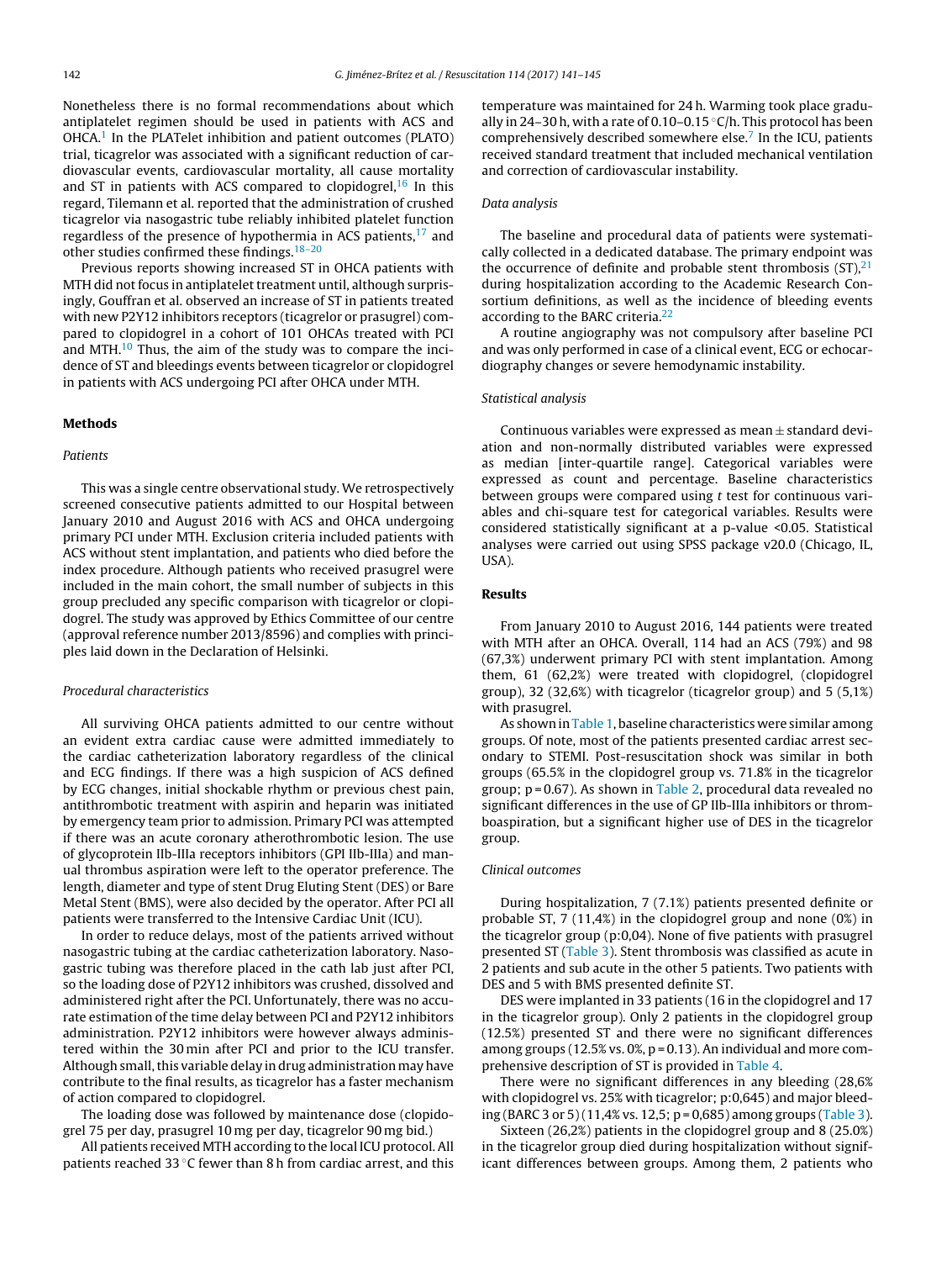#### <span id="page-2-0"></span>**Table 1** Baseline clinical characteristics.

|                                                                                     | Clopidogrel (n:61) | Ticagrelor (n:32)  | p:value |
|-------------------------------------------------------------------------------------|--------------------|--------------------|---------|
| Age, years, mean $\pm$ SD                                                           | 57, $4 \pm 12$     | 56, $5 \pm 9.8$    | 0.759   |
| Male, $n(\%)$                                                                       | 52(85,2)           | 28(87,5)           | 0.766   |
| Smoking, $n$ $(\%)$                                                                 | 32(52,4)           | 13(40,6)           | 0.630   |
| Hypertension, $n$ $(\%)$                                                            | 26(42,6)           | 11(34,3)           | 0.308   |
| Diabetes Mellitus, n (%)                                                            | 10(16,3)           | 6(18,7)            | 0.359   |
| Hypercholesterolemia, n (%)                                                         | 30(49,1)           | 12(37,5)           | 0.243   |
| Previous myocardial infarction, n (%)                                               | 11(18)             | 6(18,7)            | 0.139   |
| Renal failure, n (%)                                                                | 5(8,1)             | 1(3,1)             | 0.252   |
| Initial shockable rhythm, n (%)                                                     | 49(80,3)           | 26(81,2)           | 0.121   |
| Total ischemic time, min. (mean $\pm$ SD) <sup>a</sup>                              | $125.4 \pm 72.0$   | $141, 3 \pm 52, 1$ | 0.338   |
| Time from cardiac arrest to return of spontaneous circulation, min. (mean $\pm$ SD) | 30. $1 \pm 16.9$   | 26.1 $\pm$ 10.6    | 0.292   |
| ST- segment elevation myocardial infarction, $n$ $(\%)$                             | 54(88,5)           | 45 27 (87)         | 0.675   |
| Post-resuscitation shock, n (%)                                                     | 40(65,5)           | 32 23 (71,8)       | 0.400   |
| LVEF mean $\pm$ SD                                                                  | $40.3 \pm 16.3$    | $41, 9 \pm 12,8$   | 0.685   |

LVEF: left ventricular ejection fraction.

<sup>a</sup> Time from symptom onset to coronary flow restoration.

#### **Table 2**

l,

Procedural characteristics.

|                                                        | Clopidogrel (n:61) | Ticagrelor (n:32) | p:value |
|--------------------------------------------------------|--------------------|-------------------|---------|
| Culprit coronary artery, n (%)                         |                    |                   | 0.197   |
| LAD                                                    | 27(44,2)           | 17(53,2)          |         |
| <b>LCX</b>                                             | 13(21,3)           | 6(18,7)           |         |
| <b>RCA</b>                                             | 19(31,2)           | 8(25)             |         |
| TIMI flow 0 or 1 before PCI, $n$ (%)                   | 34(55,7)           | 16(50)            | 0.537   |
| Thromboaspiration, $n$ $(\%)$                          | 33(54)             | 14(43,7)          | 0.343   |
| Glycoprotein IIb-IIIa receptors inhibitors used, n (%) | 13(21,3)           | 6(18,7)           | 0.771   |
| TIMI flow 3 after PCI, $n$ (%)                         | 52(85,2)           | 30(93,7)          | 0.644   |
| Number of implanted stents (mean $\pm$ SD)             | $1,28 \pm 0,68$    | $1,26 \pm 0,44$   | 0.888   |
| Patients treated with DES, n (%)                       | 16(26,2)           | 17(53,1)          | 0.01    |
| Mean diameter stent, mm, (mean $\pm$ SD)               | $3,10 \pm 0,65$    | $3,33 \pm 0,72$   | 0.181   |
| Total stent length, mm, (mean $\pm$ SD)                | $23,4 \pm 13,2$    | $21.9 \pm 8.8$    | 0.608   |
| Bifurcation lesions, n (%)                             | 8(13,1)            | 8(25)             | 0.149   |
| No reflow, $n$ $(\%)$                                  | 7(11,4)            | 3(9,3)            | 0.555   |
| IABP, $n$ $(\%)$                                       | 12(19,6)           | 3(9,3)            | 0.200   |

LAD: Left Anterior Descending; LCX: Left Circumflex; RCA: Right Coronary Artery; PCI: Percutaneous Coronary Intervention; DES: Drug Eluting Stent; IABP: Intra-Aortic Balloon Pump.

The values in bold mean that there are statistically significant differences in these variables.

#### **Table 3**

Patient Outcomes.

|                                   | Clopidogrel $(n: 61)$ | Ticagrelor (n: 32) | D:    |
|-----------------------------------|-----------------------|--------------------|-------|
| Definite stent thrombosis $n$ (%) | 7(11.4)               | 0(0)               | 0.046 |
| Probable stent thrombosis         | 0(0)                  | 0(0)               |       |
| Any bleeding, n (%)               | 18(28,6)              | 8(25)              | 0.645 |
| BARC type 3 or 5, $n(\%)$         | 7(11,4)               | 4(12,5)            | 0.685 |
| Mortality, (%)                    | 16(26,2)              | 8(25.0)            | 0.862 |

BARC (bleeding academic research consortium).

The values in bold mean that there are statistically significant differences in these variables.

#### **Table 4**

Patients with stent thrombosis.

|   | Artery     | No. of stents | Pre-treatment              | PCI                                                                                  | Post-procedure treatment | Day of ST | Death          |
|---|------------|---------------|----------------------------|--------------------------------------------------------------------------------------|--------------------------|-----------|----------------|
|   | <b>RCA</b> |               | ASA, Heparin               | BMS $3 \times 18$ mm                                                                 | Clopidogrel, abciximab   | 3         | No             |
| 2 | LAD/LCX    | 2             | ASA, Heparin               | <b>DES</b><br>$2.5 \times 33$ , $3 \times 33$ mm                                     | Clopidogrel, abciximab   | 4         | N <sub>o</sub> |
| 3 | LAD        |               | ASA, Heparin,              | <b>BMS</b><br>$2.5 \times 14$ mm                                                     | Clopidogrel, abciximab   | 2         | No             |
| 4 | LAD        |               | ASA, Heparin, Tenecteplase | <b>BMS</b><br>$2.5 \times 19$ mm                                                     | Clopidogrel              | 3         | Yes            |
| 5 | LAD        | 4             | ASA, Heparin               | <b>BMS</b><br>$3 \times 18$ , $3.5 \times 8$ , $2.5 \times 13$ ,<br>$2.25 \times 13$ | Clopidogrel, abciximab   |           | Yes            |
| 6 | <b>LCX</b> |               | ASA, Heparin               | <b>DES</b><br>$2.5 \times 18$                                                        | Clopidogrel              | 2         | N <sub>o</sub> |
|   | <b>RCA</b> |               | ASA, Heparin               | <b>BMS</b><br>$3 \times 23$                                                          | Clopidogrel              |           | No             |

ASA: aspirin; BMS: bare metal stent; DES: drug eluting stent, LAD: left anterior descending; LCX: left circumflex, PCI: percutaneous coronary intervention; RCA: right coronary artery; ST: stent thrombosis.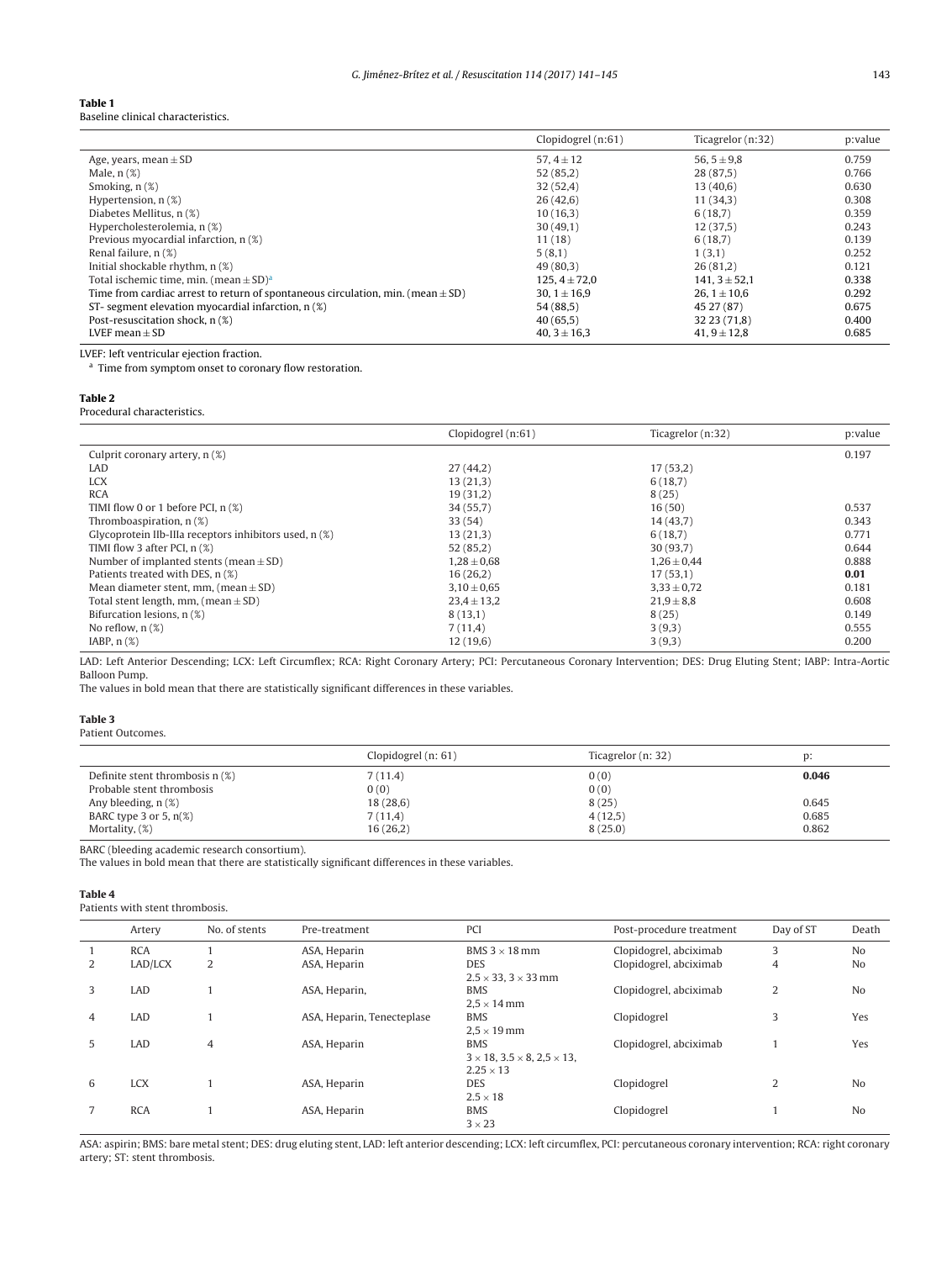presented ST died (28.5% of them), both in the clopidogrel group The cause of mortality in these two patients was severe neurologic damage and cardiogenic shock with end-organ failure respectively.

## **Discussion**

The main finding of the present study was that the use of ticagrelor in patients undergoing PCI under MTH after OHCA was associated with a lower incidence of ST without differences in haemorrhagic events compared to clopidogrel.

The present study shows a high incidence of ST (7,1% overall). Our group already reported a higher rate of ST in OHCA survivors treated with primary PCI under MTH.<sup>[7](#page-4-0)</sup> Accordingly, other studies confirmed the higher incidence of ST in OHCA survivors $8-12$ , although other studies did not confirm these findings.  $13,14$ 

The impact of MTH on ST is however not clear. In fact, Shan et al. reported high rates of ST in OHCA patients after PCI (4,7%) without differences in patients undergoing MTH or not  $(3,9\%)$  vs. 4,7%).<sup>[12](#page-4-0)</sup> Gouffran et al. reported a high incidence of ST (10.9%) in a cohort 101 OHCA survivors treated with PCI and MTH. Surprisingly, more patients presented ST with the use of new P2Y12 inhibitors than those receiving clopidogrel. The authors suggest that this finding might be explained by the fact that ADP pathway may not be the only target for antiplatelet strategies after OHCA.<sup>[10](#page-4-0)</sup> In contrast, Tilemann et al. reported no ST in 27 patients undergoing MTH with PCI treated with crushed ticagrelor.<sup>17</sup>

The mechanisms explaining why there is an increased risk of ST in patients with OHCA and MTH are not well established yet. All these mechanisms would create a prothrombotic environment leading to a higher incidence of thrombotic events. $18-20$  (a) Activation of platelet aggregation by cold, (b) antiplatelet absorption disorders through the digestive tract; (c) drug metabolism slowing-down; and (d) probable endothelial dysfunction have been proposed as these potential mechanisms among others. Since platelet adenosine diphosphate receptor P2Y12 is a pivotal target for antiplatelet treatment in ACS, particularly in patients with implanted stent, and MTH might interfere with the action of these agents, the use of conventional DAPT with aspirin and clopidogrel may be inefficient after OHCA and hypothermic conditions.<sup>[17–20](#page-4-0)</sup> In this sense, ticagrelor may represent a valid alternative to reduce thrombotic events in patients under MTH as it provides a more rapid and intense inhibition of platelet reactivity. Ticagrelor is a direct inhibitor of the P2Y12 receptor and does not require metabolic transformation. Additionally, it has been associated with a superior pharmacodynamic profile compared to clopidogrel in patients undergoing PCI[.18–20,23](#page-4-0) In fact, Steblovik et al. reported a faster and stronger platelet inhibition with ticagrelor as compared to clopidogrel in 37 comatose survivors of OHCA undergoing PCI and MTH before and after  $PCI<sup>23</sup>$  $PCI<sup>23</sup>$  $PCI<sup>23</sup>$ 

Bednar et al. measured platelet inhibition by VASP (vasodilatorstimulated phosphoprotein) in 40 patients with ACS and OHCA treated with MTH who received one P2Y12 inhibitor (clopidogrel, prasugrel or ticagrelor) and observed that the proportion of patients with ineffective platelet inhibition after clopidogrel, prasugrel and ticagrelor was (77% vs. 19% vs. 1%) on day 1, (77 vs. 17 vs. 0%) 2 (85 vs. 6 vs. 0%) and 3 ( $p < 0.001$ ).<sup>[18](#page-4-0)</sup> Moudgil et al. reported a more rapid (within 4 h) and sustained reduction (6 days) in platelet reactivity with ticagrelor compared to clopidogrel in 15 patients with ACS after an OHCA treated with MTH.<sup>[19](#page-4-0)</sup> Rosencher et al. reported, in a cohort of 20 OHCA patients, a higher residual platelet activity with clopidogrel than ticagrelor 4 h after the loading dose, not only during MTH, but also after MTH up to day 7[.20](#page-4-0)

There are currently no specific recommendations for antithrom-botic therapy in patients with OHCA caused by ACS.<sup>[1](#page-4-0)</sup> In this regard, conversely to Gouffran et al., our series showed a reduction of ST in patients treated with ticagrelor without differences in haemorrhagic events compared to clopidogrel. These findings would support the clinical benefits of ticagrelor over clopidogrel that were already observed in pharmacodynamics and pharmacokinetics studies in OHCA patients.

In the present study, there were no significant differences in classic risk factors for ST namely number, length and diameter of the implanted stents, diabetes, renal failure, bifurcated lesions, no reflow and cardiogenic shock. In the ticagrelor group, patients were treated more frequently with DES compared to clopidogrel. This may have helped to reduce the rate of ST in the ticagrelor group.<sup>24</sup>

Although the incidence of any or major haemorrhagic events was high, no significant differences among groups were found. The absence of differences between groups might be related to the fact that post-resuscitation syndrome and MTH may produce alterations in haemostasis and coagulopathy. Hypothermia below 33◦ affects the synthesis and kinetics of clotting enzymes, thrombin generation, and plasminogen activator inhibitors and is related to platelet dysfunction, and this may be associated with an increased risk of haemorrhagic events<sup>[25,26](#page-4-0)</sup> regardless of the treatment with P2Y12 inhibitors.

Our group has already reported a very high incidence of major bleedings (64,7% with BARC 3 o 5) without reduction of thrombotic events in OHCA patients undergoing primary PCI and MTH treated with GPI IIb-IIIa. The use of GP IIb-IIIa inhibitors might be seen as a valid alternative to reduce thrombotic events for the immediate action and the intravenous administration in patients who cannot swallow. Nonetheless, the absence of differences in thrombotic events in patients with and without GP IIb-IIIa inhibitors and the higher incidence of haemorrhagic events do not seem to support this option.<sup>[27](#page-4-0)</sup>

Stent thrombosis is a multifactorial phenomenon, which is clearly not only driven by the lack of clopidogrel efficacy during MTH. However, in such a prothrombotic environment, it seems logical that these patients should be treated like high-risk patients with the more effective and safe antiplatelet strategy. New intra-venous P2Y12 inhibitors, like cangrelor could also play and important a role in this setting. Further clinical studies are required in this context.<sup>28</sup>

The present study has several limitations. The results must be interpreted with caution, as this is a single-centre non-randomized and retrospective study with a relatively small sample size. The study includes patients that were treated in a long period (6 years) with most of them receiving clopidogrel. Ticagrelor was however used more often during the last years of the study and the observed result may have been affected, at least in part, by improvements in treatment over time. The limited number of patients precluded any further solid analysis of subgroups analysing classical ST risk factors other than the use of DES. The number of patients receiving prasugrel in this setting was very small and therefore not included in the analysis.

#### **Conclusion**

In this study, as compared to clopidogrel, ticagrelor was associated with a lower rate of ST, without differences in haemorrhagic events in patients with ACS under MTH. Similarly to other settings, ticagrelor might be a very valid alternative to clopidogrel in MTH. The results of the study are hypothesis generating and further randomized data will be needed.

#### **Conflict of interest statement**

There is no conflict of interest and relationship with the industry by any authors.